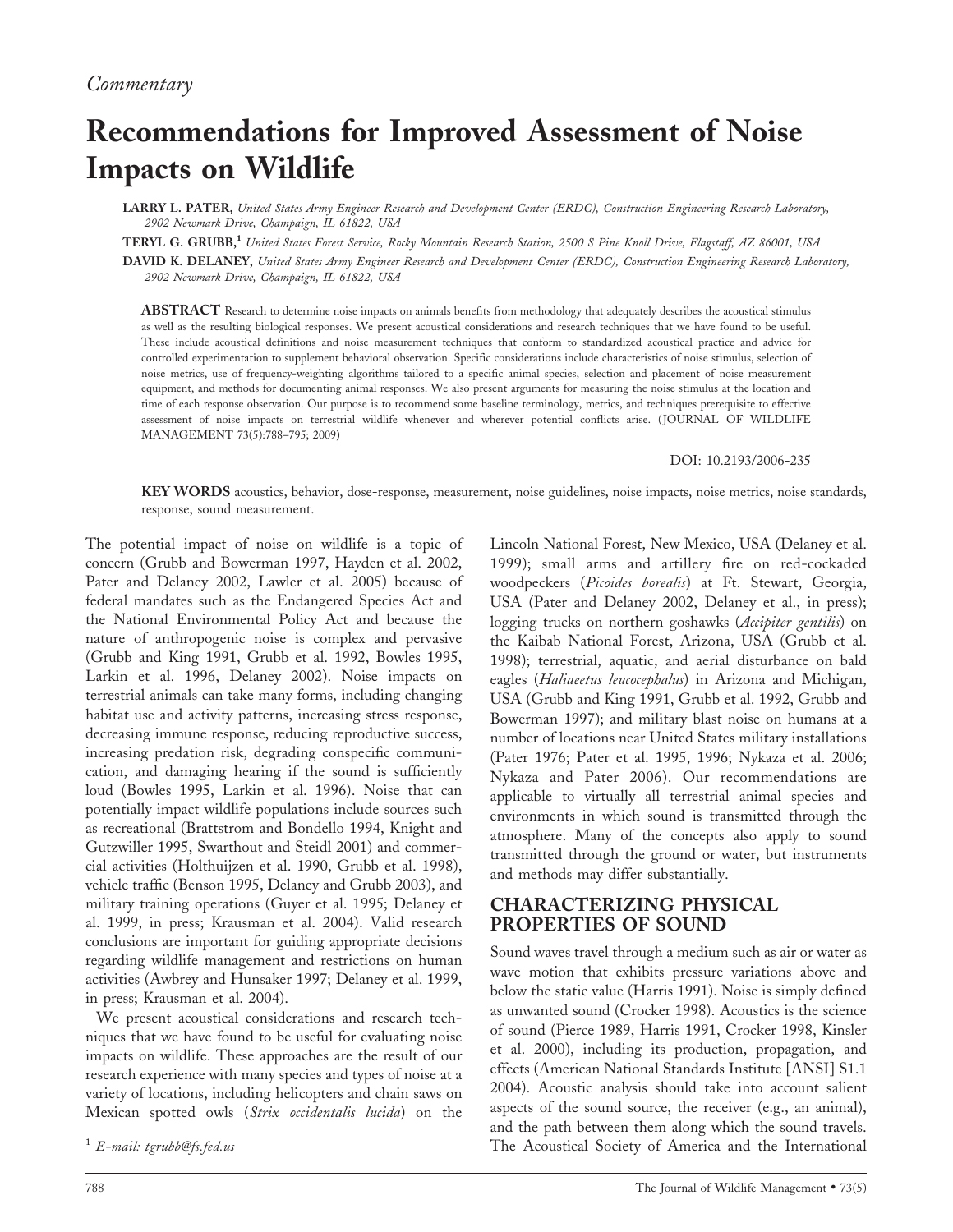Organization for Standardization (ISO) standardize acoustical terminology and methodologies.

A sound metric is a measurable parameter used to characterize and quantify a sound event. Reporting animal responses without meaningfully quantifying the stimulus events limits the utility of results and prevents their application for predicting animal responses to sound in other situations. An appropriate metric will measure soundstimulus characteristics in a way that can be related to responses by an animal. For example, a sound metric that does not account for frequencies within the hearing range of a species cannot meaningfully characterize sound stimuli for that species. As a further example, a metric that is designed to measure continuous sound cannot adequately describe a brief transient event such as a gunshot. Animal responses to sound can depend on sound level, rate of onset, duration, number of events, spectral distribution of sound energy, presence of pure tones, and relative level of background noise. Many metrics have been defined and standardized to accomplish particular sound measurement tasks (ANSI S12.9P1 2003, ANSI S1.1 2004, ANSI S1.13 2005).

Noise metrics are quantified in terms of decibels (dB). The decibel is defined as 10 times the base-ten logarithm of the ratio of a quantity to a reference quantity of the same kind and expressed in the same units (ANSI S1.1 2004). The resulting parameter is known as a level and represents a dimensionless ratio. The decibel is not a true unit because it does not have a definable size as do units such as meters, seconds, and degrees. The decibel scale is used throughout science and engineering to quantify parameters that are of interest over a numerical range of several orders of magnitude. Addition of quantities expressed as levels in decibels is accomplished by first converting the levels to numeric values of physical parameters; a doubling of the physical quantity is a 3-dB-level increase. Temporal aspects of the sound stimulus are also critically important, as is discussed later in connection with definitions of specific metrics and recommendations regarding their use.

## Sound Pressure Level

Sound pressure level (SPL) is a metric that is defined (ANSI S1.1 2004) as

$$
SPL(dB)=10log_{10}(P_{rms}^2/P_{ref}^2).
$$

Here  $P_{rms}$  is root-mean-square (RMS) sound pressure expressed in units such as Pascals, and  $P_{ref}$  is the reference pressure expressed in the same units. The standard reference pressure for the decibel scale used to measure soundpressure level in air (the reference used in water is different) is 20 micro-Pascals (ANSI S1.8 2001), which was chosen originally as the lowest sound pressure that a young human with good hearing can hear. Crocker (1998) presents typical SPL levels for familiar sounds ranging from soft to loud. The decibel scale is useful because animal auditory systems generally exhibit approximately logarithmic response and function over a pressure range of  $>12$  orders of magnitude. A 10-dB increase in sound level is a factor of 3.16 (square root of 10) increase in sound pressure, which represents a tiny sound pressure change at very low sound levels and a large sound pressure change at high sound levels. However, a 10-dB increase in sound level is judged by humans to be about twice as loud, regardless of whether the change is at lower or higher pressure (Crocker 1998).

## Exponential Time Weighting

Low-pass filters are sometimes used to smooth out transient fluctuations in sound pressure to make a meter easier to read. These filters are referred to as exponential time weighting and have been standardized and named slow, fast, and impulse (ANSI S1.4 2001, ANSI S1.1 2004). Transient sounds are sometimes characterized by a metric that is the maximum sound level measured when one of these filters is employed (e.g., max. fast level). Use of such filters should always be reported as part of the sound measurement. These filters are often encountered on older analog sound level meters; modern microprocessor-based digital instruments enable use of more suitable metrics.

## Equivalent Average Sound Level

For more-or-less constant sounds, such as traffic on a busy road, office noise, some industrial noise, and most ambient noise, a measure of averaged sound level is appropriate, using the metric equivalent average sound level (LEQ), over a specified time period (e.g., 1 sec, 24 hr). The definition of LEQ is similar to the definition of SPL, except that the RMS pressure is replaced by the integrated average value of pressure squared during the measurement period. Duration of the measurement period should be representative of actual events and should be reported as part of the level measurement. Many commercially available instruments are capable of measuring LEQ for user-specified time periods.

For highly variable or transient noise events, a simple measurement of SPL or LEQ is not adequate. For transient noise events of a few to several seconds duration, such as a pass-by of a vehicle or aircraft, measuring average noise level is problematical because the choice of the measurement period duration affects the magnitude of the metric measured. A better method is to divide the event duration into short (typically 1 sec) time increments, measure LEQ during each increment, and report the maximum value that occurs in any time increment. For such a sound-stimulus measurement, total duration of the event should also be described and reported, for example the period that 1 second LEQ values were measured to be within 10 dB of the maximum value.

Sound Exposure Level and Peak Sound Pressure Level Sound exposure level (SEL) is defined (ANSI S1.1 2004) as

$$
SEL(dB) = 10 \times log_{10}(SE/SE_0).
$$

Here SE is sound exposure, which is defined as the time integral of the square of the sound pressure integrated over the entire event duration, and  $SE_0$  is the zero reference quantity (defined as the square of  $P_0$  multiplied by 1 sec). Sound exposure is generally indicative of the total sound energy of an event, though SE is strictly equal to sound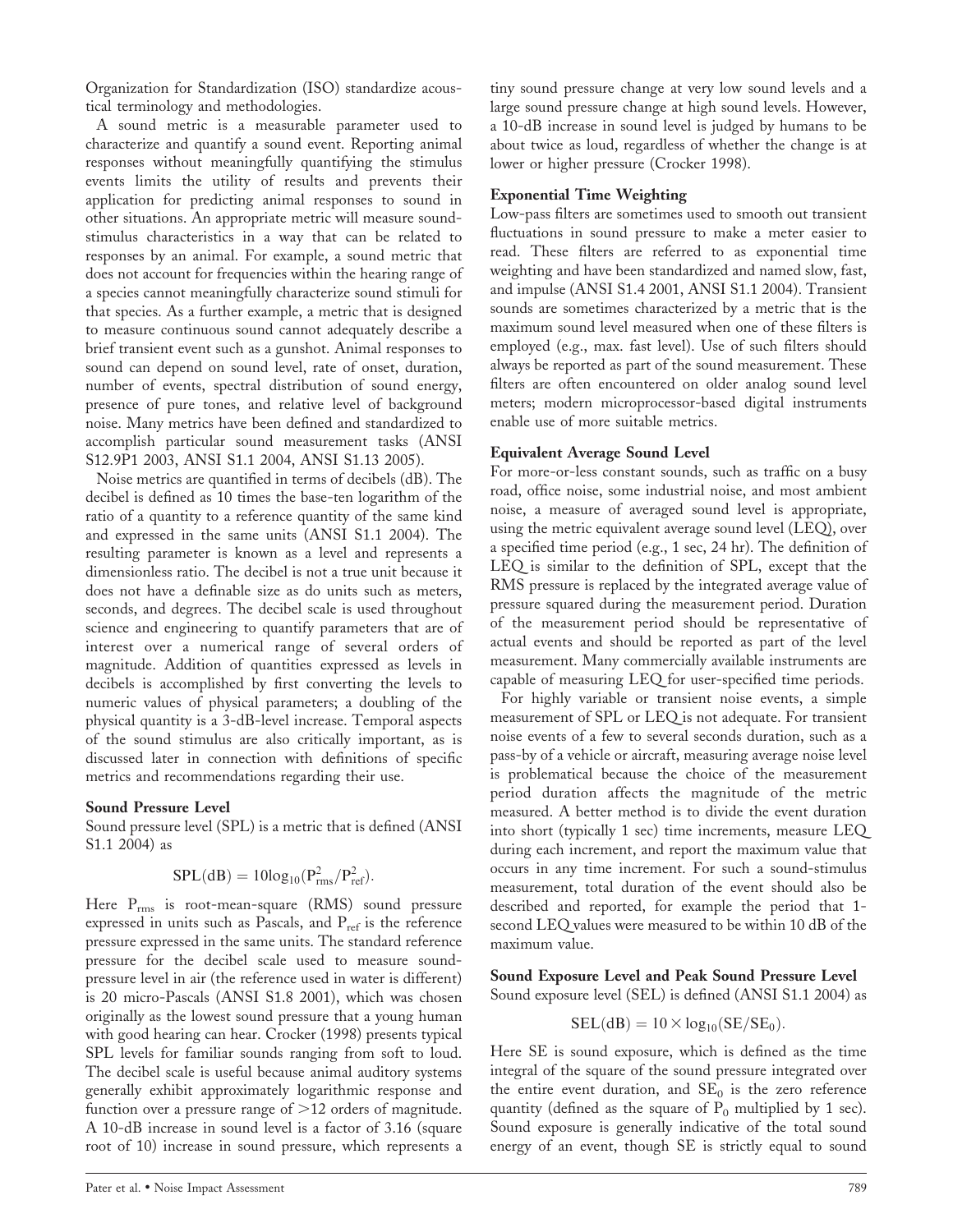

Figure 1. Acoustical spectra for sound emission from 3 different military sources (L. L. Pater, United States Army Engineer Research and Development Center, unpublished data). The explosion was produced by detonation of C4 explosive at a distance of 400 m with an overall sound exposure level (SEL) of 128 decibels (dB). The helicopter spectrum, measured during a flyby at 300 m, exhibits an overall SEL of 96 dB and is rich in low frequencies produced by the single rotor. The carbine rifle spectrum was recorded at a distance of 100 m with an overall SEL of 84 dB.  $Hz = hertz$ .

energy only under certain conditions. Sound exposure level is generally accepted as an appropriate metric for brief noise events, especially events of  $\leq 1$  second in duration such as impulsive noise from guns and explosions and mechanical impact noise. Peak sound pressure level, a metric that measures peak instantaneous pressure, is also often of interest for brief noise events (ANSI S12.9P1 2003). Relatively sophisticated instrumentation is required to measure these metrics accurately.

For aircraft and helicopter flyby noise events, 2 metrics are sometimes measured and reported, both the SEL and the maximum 1-second equivalent average (LEQ) level discussed previously, because both are good candidates to be related meaningfully with an animal's response. These metrics will typically be quite different in magnitude, even though they are expressed as decibels and describe the same event (see Delaney et al. 1999, in press, for examples).

## Spectra

Characterizing a noise stimulus adequately often requires not only the value of  $\geq 1$  overall sound-level metric(s), but also a spectrum that shows how magnitude of a sound metric varies with frequency (pitch). A pure sine wave (1 frequency tone) has a spectrum consisting of emission at a particular frequency. Musical instruments typically produce a sound signal that has a fundamental frequency accompanied by overtones, or harmonics, at multiples of the fundamental frequency. Many sound sources, particularly those that produce impulsive sound, produce sound energy distributed over a range of frequencies. For animal (including human) response purposes, when dealing with sources that produce sound over a broad range of frequencies, frequency range is often divided into bands of constant-percentage width, either octave or one-third-



Figure 2. Audiograms for 1) a composite average developed for 7 orders of birds (Dooling 1980, Dooling et al. 2000), 2) hearing sensitivity data for the big brown bat (Eptesicus fuscus; Dalland 1965, Poussin and Simmons 1982), 3) a composite average for owls (Trainer 1946, Konishi 1973), and 4) a human threshold audiogram (International Organization of Standardization [ISO] 226 2003), illustrating differences in hearing range and sensitivity among species.  $dB =$  decibels;  $Hz =$  hertz.

octave (an octave being a doubling in frequency), which results in frequency bands that cover a wider range of frequencies as frequency increases (ANSI S1.6 2001). We present example spectra (Fig. 1) that we measured for a variety of sources during previous research.

#### Audiograms

An audiogram describes hearing range and sensitivity. A threshold audiogram provides the sound level that the animal can barely perceive as a function of frequency (pitch). An audiogram of the study species is useful to guide interpretation of noise-response data (see Delaney et al. 1999 and Delaney 2002 for examples). We present example audiograms (Fig. 2) for several species based on data from the literature, including a composite average audiogram developed for 7 orders of birds (Dooling 1980, Dooling et al. 2000), hearing sensitivity data for the big brown bat (Eptesicus fuscus; Dalland 1965, Poussin and Simmons 1982), a composite audiogram for owls (Trainer 1946, Konishi 1973), and a human threshold audiogram (ISO 226 2003). Differences between these audiograms are substantial; for example, human hearing range is roughly from 20 hertz to 20,000 hertz, but bats hear well at much higher frequencies, illustrating that animal perception of sounds cannot generally be inferred based on human perception. Comparing the spectrum of a sound with the audiogram of an animal can aid in response interpretation; for example, an animal is unlikely to respond to a sound that occurs at frequencies outside of its hearing range (Grubb et al. 2007).

#### Frequency Weighting

A sound stimulus can be more meaningfully characterized by considering how it is perceived by the animal. This characterization is facilitated by means of frequency weighting (ANSI S1.4 2001), an algorithm of frequencydependent attenuation (a filter) that simulates the hearing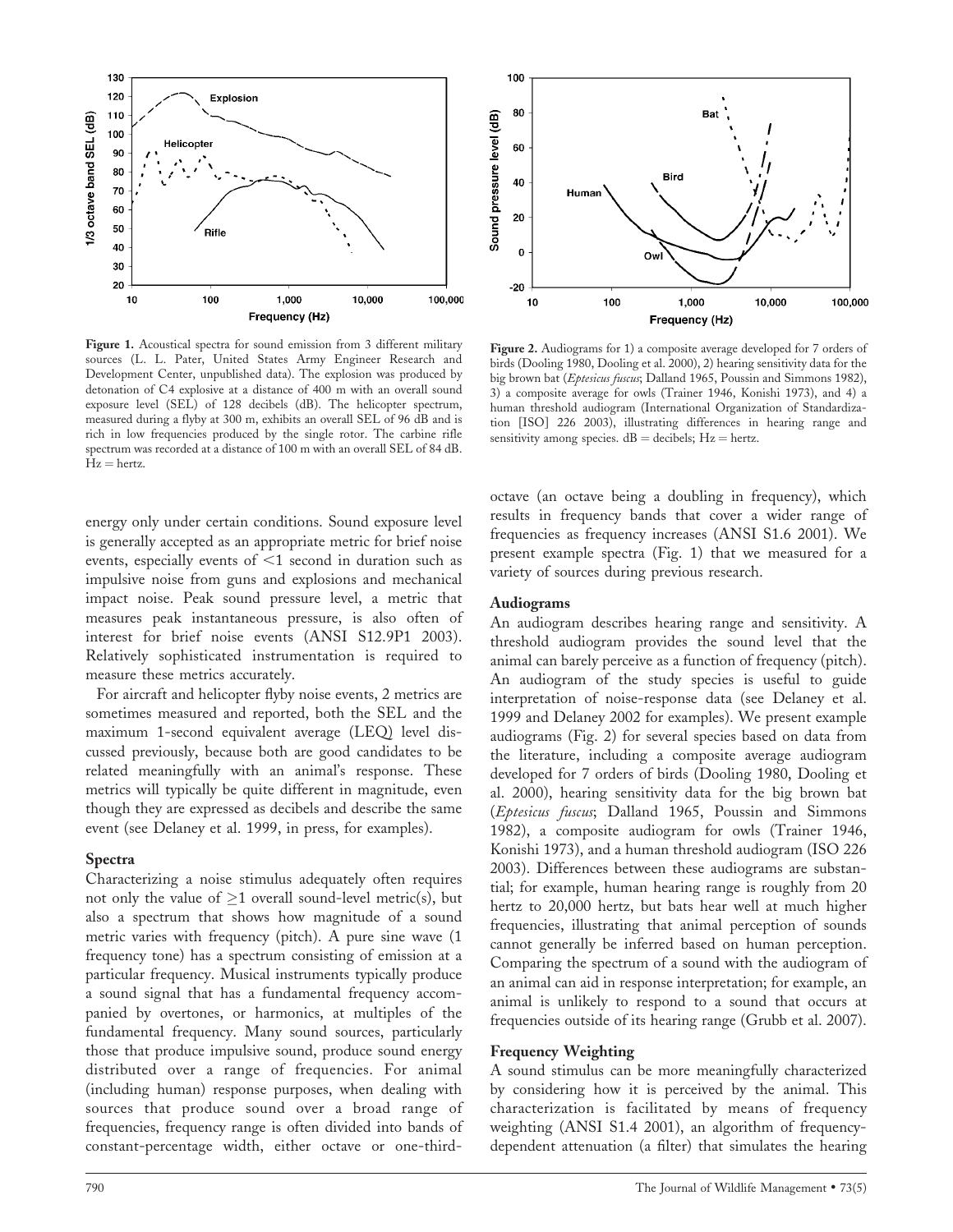

Figure 3. Effect of unweighted, human A-weighted, and owl-weighted frequency-weighting functions on the sound exposure level (SEL) spectrum of a helicopter (Delaney et al. 1999). The differences in reduced sensitivity at low frequencies are readily discernable.  $dB =$  decibels;  $Hz =$  hertz.

sensitivity and range of the study species. An example is the ubiquitous "A" weighting that filters sound energy according to human hearing range and sensitivity at moderate sound levels (ANSI S1.4 2001). Delaney et al. (1999, in press) developed weighting functions for the Mexican spotted owl and the red-cockaded woodpecker based on threshold audiograms. Applying frequency weighting for owls to a helicopter spectrum has a different effect than applying human A-weighting to the same spectrum (Fig. 3). Weighting systems developed for humans are not appropriate for animal species that have substantially different audiograms (Bowles and Pater 2000). Species-specific weighting can be implemented by measuring sound stimulus in terms of a metric such as one-third octave-band sound exposure level (determined by sound-level meters or postprocessing of recordings), applying attenuation values

to the frequency band metric values, and then calculating overall broadband weighted metric values.

# TOOLS AND TECHNIQUES FOR SOUND MEASUREMENT

Because of the variety of sound measurement equipment available at a wide range of costs and technical capabilities, we have assembled a representative list of effective equipment with recommended applications and approximate costs (Table 1). Sound measurement equipment should always be selected to have sufficiently constant sensitivity over the frequency range of interest to avoid artificial accentuation or attenuation of sound energy at some frequencies. Some sound-level meters and noise monitors directly deliver sound measurements, requiring no additional equipment. Another approach is to record noise in the field for detailed analysis in the laboratory. In all cases, careful calibration of noise measurement equipment is required to ensure accurate results.

Diffraction, reflection, scattering, and absorption of sound by terrain, buildings, or vegetation, should all be considered when selecting microphone locations. A microphone should not be located within 1 m of objects such as buildings or large trees, because both reflections and shielding can influence sound measurements. Ideally, the noise stimulus should be measured at the exact location occupied by the animal. Practical considerations often dictate that recording microphones be placed at locations that minimize disturbing the animals. Microphones must be carefully located to ensure that placement yields sound measurements that accurately represent the sound stimulus to which the animal is exposed. For example, a microphone located at the base of a tree may not accurately characterize the sound in a cavity high up in the tree. One useful technique is to establish a correction, based on sound measurements at both the animal location and data microphone location, made when the

Table 1. Representative sound measurement equipment. Citation or omission of manufacturer or equipment names or models does not constitute endorsement or criticism.

| Instrument                                                                                                       | <b>Applications</b>                                                                                                                                                                                                                                                                    | Cost (US\$)     |
|------------------------------------------------------------------------------------------------------------------|----------------------------------------------------------------------------------------------------------------------------------------------------------------------------------------------------------------------------------------------------------------------------------------|-----------------|
| Inexpensive sound-level meter,<br>noise monitor, or dosimeter                                                    | Suitable for reduced-accuracy measurement of steady sound. Cannot measure<br>spectra or metrics such as peak or sound exposure level. Check for conformance<br>to American National Standards Institute (ANSI) standards. Avoid<br>obsolete used instruments.                          | $<$ 100         |
| Professional sound-level meter<br>or noise monitor (ACO, Bruel & Kjaer,<br>Larson-Davis, Norsonics, Quest, Rion) | Self-contained instruments can measure and store a variety of metrics and<br>weightings, including spectral data, and can store many events.<br>ANSI Standard S1.4-1971 or S1.4-1983. Cannot directly<br>implement nonstandard species-specific weighting filters.                     | 2,000-23,000    |
| Microphones (ACO, Bruel & Kjaer,<br>GRAS, Larson-Davis, PCB)                                                     | Professional microphones will have constant sensitivity within a specified<br>tolerance (e.g., $\pm 1$ decibel) over a specified frequency range. Inexpensive<br>microphones typically will have large sensitivity variation with frequency.                                           | $1,000 - 2,000$ |
| Microphone preamplifier                                                                                          | Required for microphones.                                                                                                                                                                                                                                                              | $1,000 - 2,000$ |
| Microphone power supply                                                                                          | Required for non-prepolarized condenser microphones.                                                                                                                                                                                                                                   | $1,000 - 2,000$ |
| Digital audio tape (DAT) recorder                                                                                | Capacity 2 hr at 2-kilohertz bandwidth. The Sony Walkman DAT<br>is small and light, useful for remote areas. Tape recorders are being<br>superseded by solid state recorders.                                                                                                          | $200 - 800$     |
| Digital recorders                                                                                                | Recorders now predominantly record to electronic memory (read-only<br>memory [RAM], hard drive, flash card). Many rapidly evolving<br>combinations of bandwidth, capacity, and no. of channels are available,<br>ranging from inexpensive recorders to powerful digital oscilloscopes. | 600-12,000      |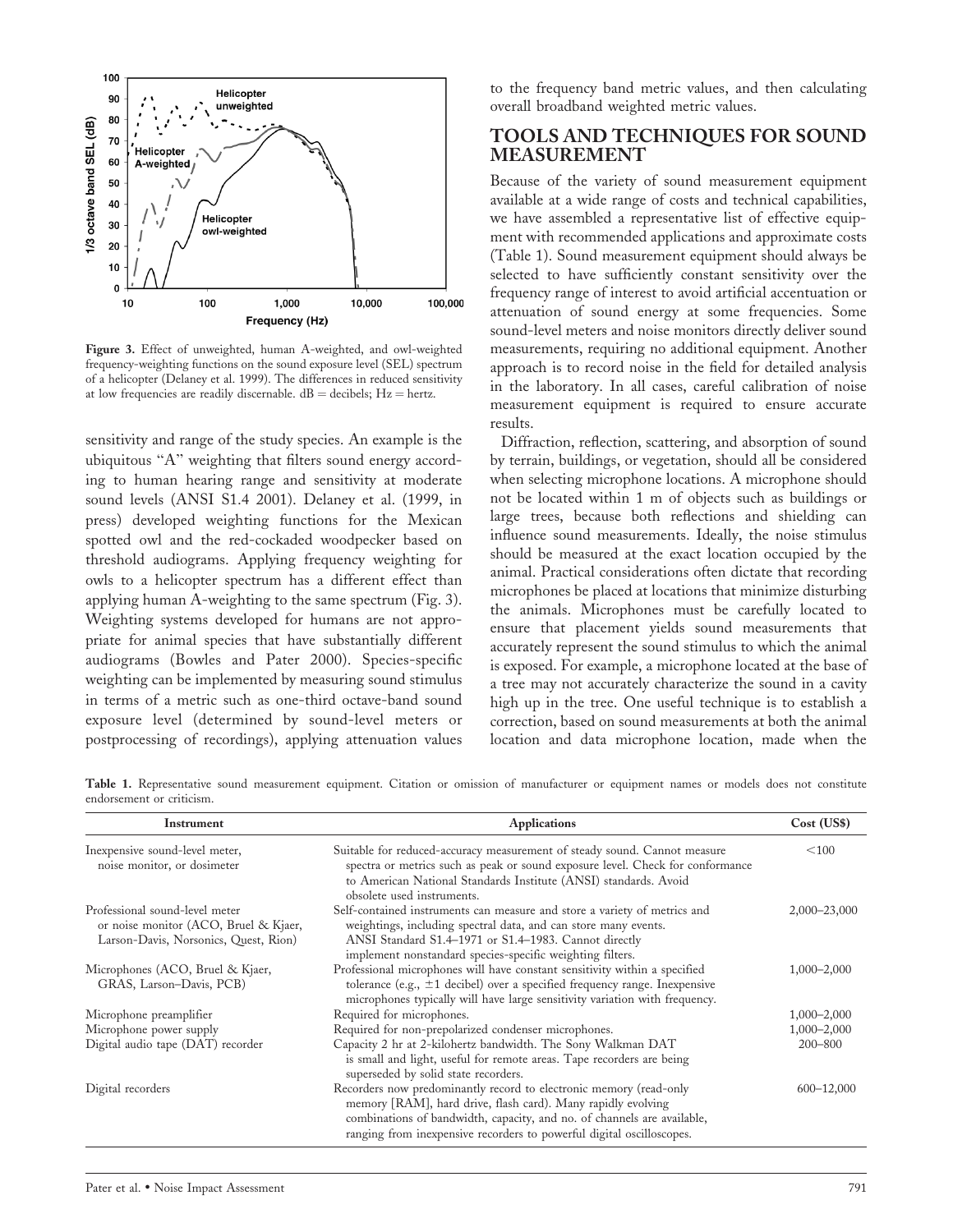animal is not present, which can be used to extrapolate sound measurements from the data microphone location to the animal location during response observations.

Ambient or background sound, due to insects or rustling vegetation for example, is defined as all sound other than the sound of interest. A noise event measurement will not accurately measure the event level unless the event sound is  $\geq$ 10 dB louder than the ambient sound. A report of noise event measurements should always include a description and measurement of ambient sound before and after the noise events. Event measurements can sometimes be corrected for ambient sound contribution to the measurement when the event level is  $<$ 10 dB above ambient. A qualitative description of the event and ambient noise helps to define the noise environment. Air flow (wind) over a microphone can introduce spurious very-low-frequency noise into a measurement; use of open-cell foam wind screens and lowcut filters minimizes this problem.

As a sound wave-front expands outward from a point source, acoustical energy emitted by the source is distributed more thinly over an expanding spherical surface (similarly, sound from a line source expands on a cylindrical surface). The effect of spherical spreading from a point source is a 6 dB reduction in sound pressure level and sound exposure level for each doubling of distance from the source. Thus, the reduction in sound level due to geometrical spreading between 10 m and 20 m is the same as from 1,000 m to 2,000 m. At small distances from the source, a small change in measurement location can result in significant change in measured sound level.

Received sound level depends on many factors in addition to the distance from source to receiver, including source emission strength, source directivity, atmospheric attenuation, terrain, ground cover, and weather. Effects of many of these factors are frequency dependent. A more powerful source can of course be expected to yield a higher sound level at the receiver, all other factors being equal. Many sources exhibit directivity, that is, sound emission varies with direction; a change in orientation of the source relative to the receiver will thus yield a change in received sound level. The atmosphere attenuates low frequency sound much less than high frequency sound (ISO 9613–1 1993, ANSI S1.26 2004), which means that an acoustical spectrum changes with distance because acoustical energy decreases less rapidly at low frequencies than at higher frequencies. The spectralenergy distribution of a source affects sound propagation; sources rich in low frequency energy, such as helicopter noise and blast noise from explosions and large guns, can travel long distances efficiently. Elephants (Loxodonta africana) employ these phenomena to communicate over long distances by using low frequency vocalizations at times of the day when the weather favors long-distance propagation (Larom et al. 1997). Terrain, ground cover, and propagation path height above the ground also have complex frequency-dependent effects on sound attenuation during propagation through the atmosphere. Received sound level from a given source may entail other complexities. For example, helicopter noise level does not depend only on the distance of closest approach, but also on aircraft speed, power settings, rotor pitch, and maneuvers.

A dominant factor for determining received sound level is weather, more precisely the vertical, horizontal, and temporal variation of temperature, wind speed, wind direction, and to a lesser extent humidity, which determine sound speed in the atmosphere and can cause sound to refract (i.e., travel along curved paths) in much the same way that a lens causes light rays to change direction. Weather can cause sound level to vary by as much as 50 dB, all factors constant except for meteorological parameters (Schomer et al. 1976a, b). Turbulence in the atmosphere can also cause significant variation in received sound, as much as 15 dB, over time spans as short as a few seconds or minutes.

# ASSESSING BIOLOGICAL EFFECTS OF NOISE ON ANIMALS

We advise that researchers use the actual noise stimulus, if possible, when testing animal responses to noise. Simulated noise sources have been used in human and wildlife research (Weisenberger et al. 1996), but sound reproduction systems are limited in their ability to reproduce the full frequency spectrum and temporal aspects of a noise source, particularly low frequency sound and rapid-onset transient sound events. Without the full array of audio stimulus characteristics, experimental animals are unlikely to respond as they would when presented with the actual stimulus in its full natural context. Also, playing a recorded sound stimulus over a sound reproduction system may not reproduce the effect of a moving sound source and also does not include visual cues; for example, playing aircraft noise recordings over a loudspeaker does not include the visual stimulus of a shape in the sky.

For humans, the typical noise response criterion is annoyance (ANSI S12.9P4 2005). For domesticated animals, the relevant response might be damage to individual animals or impacts on profits. For endangered species, an important response might be reproductive success that can influence species persistence. Immediate responses, such as alert and flushing behavior at nests or roosts and changes in activity patterns, are of special interest when associated with foraging and rearing offspring (Delaney et al. 1999, in press; Pater and Delaney 2002). Researchers have also used physiological response measurements such as heart rate, brain waves, blood chemistry, and endocrine levels to investigate potential disturbance impacts that may be applicable for assessing responses to noise (O'Connor et al. 1994, Wingfield et al. 1997, Wikelski et al. 1999, Romero and Wikelski 2002). Sound, both anthropogenic and natural, can also affect nest-site selection (Benson 1995) and can mask biologically important sounds, including mating call behavior and predator and prey sounds (Awbrey and Bowles 1990, Bowles et al. 1990, Awbrey and Hunsaker 1997).

Observational validity can be enhanced by careful observation of an animal's behavior for a period of time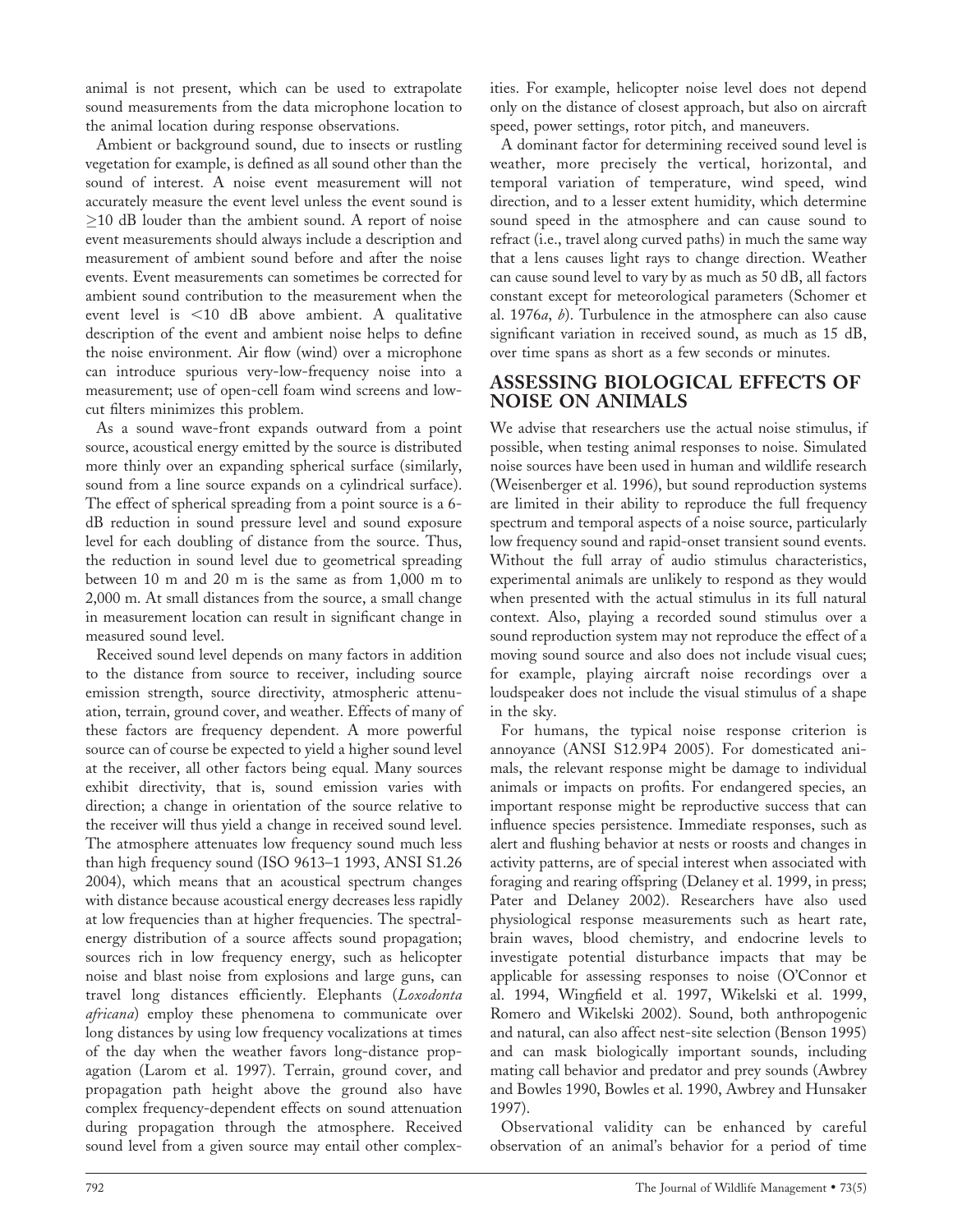

Figure 4. Flush response of Mexican spotted owls as a function of distance from an operating chain saw, obtained during research in the Sacramento Mountains, New Mexico, USA, 1995–1996 (Delaney et al. 1999). Noise levels are mean values of measured, 10-second equivalent average sound level (LEQ) noise at each distance, with an owl frequency-weighting function applied (hence, OLEQ).  $dB =$  decibels.

before and after the stimulus was presented to the animal to provide context for evaluating a response. Conclusions regarding effects of noise on reproductive success and other population-level responses can be improved by monitoring reference sites where noise levels differ from subject sites. Although research results are often obtained by observing behavioral responses to noise events that the researcher does not control, efficiency of gathering data and statistical power of results can be enhanced by using experimentation where the researcher controls type, location, and timing of noise stimuli.

Temporal scales of both stimulus and response are important considerations. Stimuli duration can vary from abrupt and brief point sources such as gunshots or sonic booms to continuous, extended sources such as the drone of transportation noise. Response durations may also range from brief, immediate behavioral responses, such as alerting or flushing, to long-term responses that affect reproductive success of individual and populations.

Researchers should also consider whether an animal is responding to noise or to some other aspect of a potentially disturbing activity, because many potential disturbances include both auditory and visual stimuli. Segregating responses to auditory and visual aspects of a stimulus event may be difficult; therefore, it may be useful to thoroughly characterize the stimulus, including the degree to which the noise source was visible to the animal.

One way to express the observed responses of an animal to noise is by means of a dose-response model, an equation or graph that describes how probability of a specific response measure varies with noise stimulus level. Response probability is expected to be negligible at low stimulus levels and approach 100% at high stimulus levels. The entire doseresponse curve may not be feasible to obtain because of concern for the welfare of study animals at high noise levels. The portion of the curve that defines a rapid increase in probability of a response will often suffice for impact

assessment and wildlife management purposes. In the event that no significant responses or impacts are observed, a useful result may be a lower limit for the response threshold. A classic dose-response model was presented by Schultz (1978) for human response to noise from aircraft and road traffic, but few dose-response models have been developed for animals (Bowles et al. 1990). Animals may rapidly habituate to noises that they learn do not pose a threat (Grubb et al. 1992, Brown et al. 1999, Krausman et al. 2004), which can complicate gathering and interpreting dose-response data.

An alternate response format is response probability as a function of distance from the noise source (Fig. 4). However, presenting average noise levels measured at each distance used during dose-response measurements provides less information regarding subject receivers' responses to noise. This format may also incorporate larger variance in noise stimulus implications because noise level almost always varies substantially due to changing sound-propagation conditions, even at comparable distances. Nonetheless, response probability as a function of distance is a straight forward approach for management purposes.

Delaney et al. (1999, in press) obtained dose-response functional relationships for Mexican spotted owls and redcockaded woodpeckers for several noise types and found that dose-response models were different for each combination of species and type of noise. Experience with humans has also shown that the dose-response relationship generally is different for distinctly different types of noise, such as aircraft noise and blast noise (ANSI 12.9P4 2005). Thus researchers should expect dose-response models to likely differ for each combination of noise type and animal species.

Sound-level changes of only a few decibels can result in substantial changes in animal responses (Grubb et al. 1998; Delaney et al. 1999, in press). Some environmental phenomena, particularly weather, can cause variations of as much as 50 dB in received sound level as we discussed previously. Because of large potential variation in received sound level, we strongly suggest that every sound event be measured at the time of observation and at the animal's location when collecting noise dose-response data or carrying out behavioral observation of response to noise, to avoid large unknown variance in stimulus dose data. Natural variability in propagation conditions cause received sound levels to vary so widely that one measurement or calculation, even at a given observation location and for a given sound source, will not be sufficiently accurate at all times for purposes of rigorous research.

# ACKNOWLEDGMENTS

We gratefully acknowledge support by the Army Corps of Engineers, the Army Engineer Research and Development Center, the Army Environmental Quality Technology Program, the United States Forest Service Rocky Mountain Research Station, and the Strategic Environmental Research and Development Program. We thank W. Bowerman, L.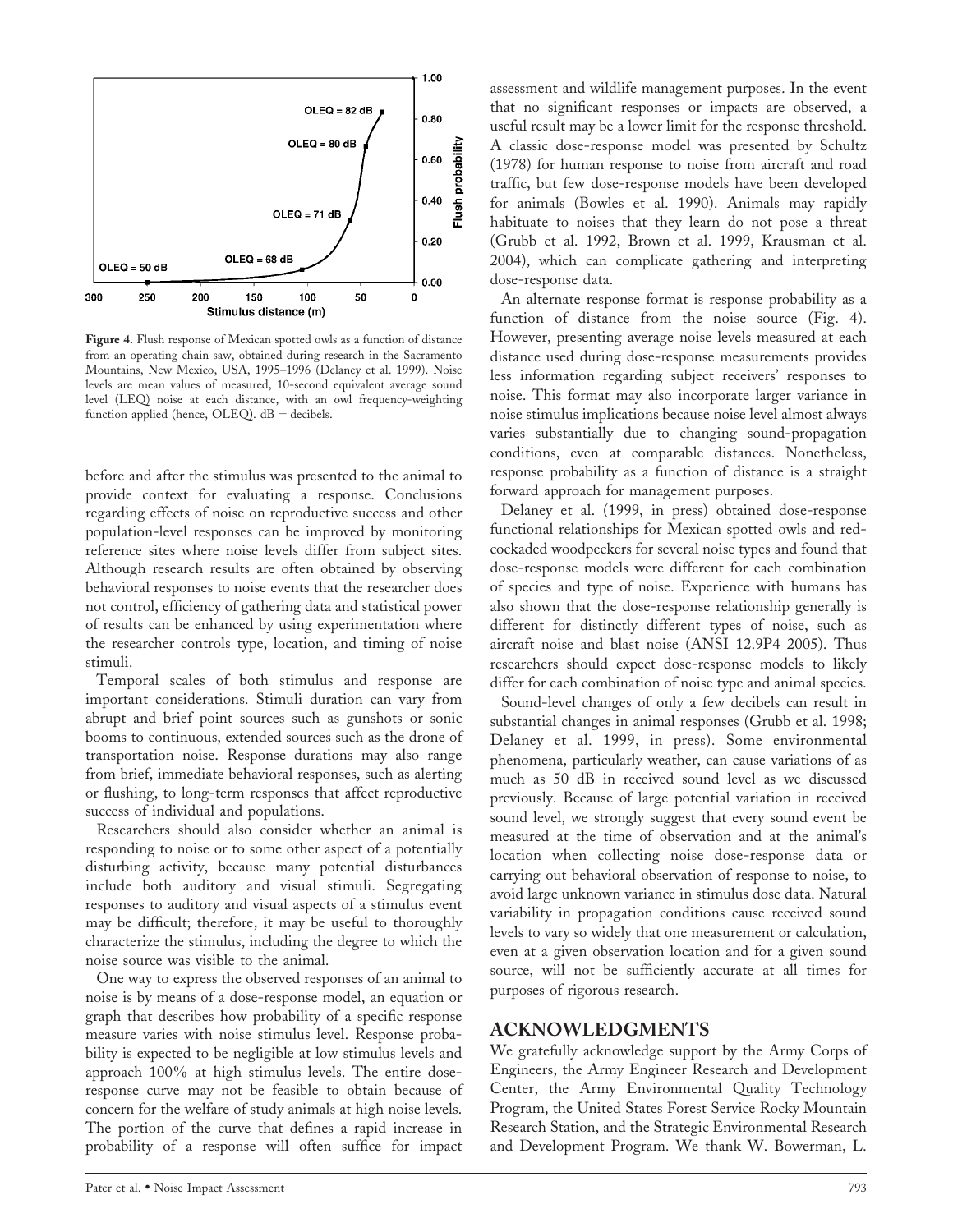Grim, and anonymous reviewers for their helpful comments on an earlier draft of this manuscript.

# LITERATURE CITED

- ANSI S1.4. 2001. American national standard specification for sound level meters. American National Standards Institute, Washington, D.C., USA.
- ANSI S1.6. 2001. American national standard preferred frequencies, frequency levels, and band numbers for acoustical measurements. American National Standards Institute, Washington, D.C., USA.
- ANSI S1.8. 2001. American national standard reference quantities for acoustical levels. American National Standards Institute, Washington, D.C., USA.
- ANSI S12.9P1. 2003. American national standard quantities and procedures for description and measurement of environmental sound, Part 1. American National Standards Institute, Washington, D.C., USA.
- ANSI S1.1. 2004. American national standard acoustical terminology. American National Standards Institute, Washington, D.C., USA.
- ANSI S1.26. 2004. American national standard method for calculation of the absorption of sound by the atmosphere. American National Standards Institute, Washington, D.C., USA.
- ANSI S1.13. 2005. American national standard measurement of sound pressure levels in air. American National Standards Institute, Washington, D.C., USA.
- ANSI S12.9P4. 2005. American national standard quantities and procedures for description and measurement of environmental sound, Part 4: noise assessment and prediction of long-term community response. American National Standards Institute, Washington, D.C., USA.
- Awbrey, F. T., and A. E. Bowles. 1990. The effects of aircraft noise and sonic booms on raptors: a preliminary model and a synthesis of the literature on disturbance. Noise and Sonic Boom Impact Technology, Technical Operating Report 12. Wright-Patterson Air Force Base, Ohio, USA.
- Awbrey, F. T., and D. Hunsaker, II. 1997. Effects of fixed-wing military aircraft noise on California gnatcatcher reproduction. Journal of the Acoustical Society of America 102:3177.
- Benson, R. 1995. The effect of roadway traffic noise on territory selection by golden-cheeked warblers. Bulletin of the Texas Ornithological Society 28:42–51.
- Bowles, A., F. Awbrey, and R. Kull. 1990. A model for the effects of aircraft over-flight noise on the reproductive success of raptorial birds. Pages 1129–1132 in H. G. Jonasson, editor. INTERNOISE 90 proceedings: noise and sonic boom impact technology. Acoustical Society of Sweden, Gothenburg, Sweden.
- Bowles, A. E. 1995. Responses of wildlife to noise. Pages 109–156 in R. L. Knight and K. J. Gutzwiller, editors. Wildlife recreationists: coexistence through management and research. Island Press, Washington, D.C., USA.
- Bowles, A. E., and L. L. Pater. 2000. Developing noise-dosage weighting functions for animals. Journal of the Acoustical Society of America 107: 2784.
- Brattstrom, B. H., and M. C. Bondello. 1994. Effects of off-road vehicle noise on desert vertebrates. Pages 167–206 in R. B. Ruby and D. J. Germano, editors. Biology of North American tortoises. National Biological Survey, Fish and Wildlife Research 13, Washington, D.C., USA.
- Brown, B. T., G. S. Mills, W. A. Russell, G. D. Therres, and J. J. Pottie. 1999. The influence of weapons-testing noise on bald eagle behavior. Journal of Raptor Research 33:227–232.
- Crocker, M. J., editor. 1998. Handbook of acoustics. John Wiley and Sons, New York, New York, USA.

Dalland, J. 1965. Hearing sensitivity in bats. Science 150:1185–1186.

- Delaney, D. K. 2002. Prioritization of threatened and endangered species sound research on army installations. United States Army Engineer Research and Development Center/Construction Engineering Research Laboratory Technical Report TR-02-30, Champaign, Illinois, USA.
- Delaney, D. K., and T. G. Grubb. 2003. Effects of off-highway vehicles on northern spotted owls: 2002 results. Report to California Department of Parks and Recreation, Off-Highway Vehicle Recreation Division,

Contract No. 4391Z9-0-0055. United States Army Engineer Research and Development Center/Construction Engineering Research Laboratory, Champaign, Illinois, USA.

- Delaney, D. K., T. G. Grubb, P. Beier, L. L. Pater, and M. H. Reiser. 1999. Effects of helicopter noise on Mexican spotted owls. Journal of Wildlife Management 63:60–76.
- Delaney, D. K., L. L. Pater, L. D. Carlile, E. W. Spadgenske, T. A. Beaty, and R. H. Melton. In press. Response of red-cockaded woodpeckers to military training operations. Wildlife Monographs.
- Dooling, R. J. 1980. Behavior and psychophysics of hearing in birds. Pages 261–288 in A. Popper and R. Fay, editors. Comparative studies of hearing in vertebrates. Springer-Verlag, New York, New York, USA.
- Dooling, R. J., B. Lohr, and M. L. Dent. 2000. Hearing in birds and reptiles. Pages 308–359 in R. J. Dooling, R. R. Fay, and A. N. Popper, editors. Comparative hearing: birds and reptiles. Springer-Verlag, New York, New York, USA.
- Grubb, T. G., and W. W. Bowerman. 1997. Variations in breeding bald eagle response to jets, light planes, and helicopters. Journal of Raptor Research 31:213–222.
- Grubb, T. G., W. W. Bowerman, J. P. Giesy, and G. A. Dawson. 1992. Responses of bald eagles, Haliaeetus leucocephalus, to human activities in north-central Michigan. Canadian Field Naturalist 106:443–453.
- Grubb, T. G., D. K. Delaney, and W. W. Bowerman. 2007. Investigating potential effects of heli-skiing on golden eagles in the Wasatch Mountains, Utah. Final report to Wasatch-Cache National Forest, Agreement No. 05-JV-11221607-237. U.S. Department of Agriculture Forest Service, Rocky Mountain Research Station, Fort Collins, Colorado, USA.
- Grubb, T. G., and R. M. King. 1991. Assessing human disturbance of breeding bald eagles with classification tree models. Journal of Wildlife Management 55:501–512.
- Grubb, T. G., L. L. Pater, and D. K. Delaney. 1998. Logging truck noise near nesting northern goshawks. U.S. Department of Agriculture Forest Service Research Note RM-RMRS-RN-3, Rocky Mountain Research Station, Fort Collins, Colorado, USA.
- Guyer, C., K. E. Nicholson, and S. Baucom. 1995. Effects of tracked vehicles on gopher tortoises (Gopherus polyphemus) at Fort Benning military installation, Georgia. Georgia Journal of Science 54:195–203.
- Harris, C. M. 1991. Handbook of acoustical measurements and noise control. Third edition. McGraw-Hill, New York, New York, USA.
- Hayden, T. J., R. H. Melton, B. Willis, L. B. Martin, III, and T. Beaty. 2002. Assessment of effects of maneuver training activities on redcockaded woodpecker populations on Fort Stewart, Georgia. Engineer Research and Development Center/Construction Engineering Research Laboratory Technical Report 02–17, Champaign, Illinois, USA.
- Holthuijzen, A. M. A., W. G. Eastland, A. R. Ansell, M. N. Kochert, R. D. Williams, and L. S. Young. 1990. Effects of blasting on behavior and productivity of nesting prairie falcons. Wildlife Society Bulletin 18:270– 281.
- ISO 9613–1. 1993. Attenuation of sound during propagation outdoors, Part 1: calculation of the absorption of sound by the atmosphere. International Organization for Standardization, Geneva, Switzerland.
- ISO 226. 2003. Acoustics—normal equal-loudness-level contours. International Organization for Standardization, Geneva, Switzerland.
- Kinsler, L. E., A. R. Frey, A. B. Coppens, and J. V. Sanders. 2000. Fundamentals of acoustics. Fourth edition. John Wiley and Sons, New York, New York, USA.
- Knight, R. L., and K. J. Gutzwiller. 1995. Wildlife and recreationists. Island Press, Washington, D.C., USA.
- Konishi, M. 1973. How the owl tracks its prey. American Scientist 61:414– 424.
- Krausman, P. R., L. K. Harris, C. L. Blasch, K. K. G. Koenen, and J. Francine. 2004. Effects of military operations on behavior and hearing of endangered Sonoran pronghorn. Wildlife Monographs 157.
- Larkin, R., L. L. Pater, and D. Tazik. 1996. Effects of military noise on wildlife: a literature review. U.S. Army Construction Engineering Research Laboratory Technical Report 96/21, Champaign, Illinois, USA.
- Larom, D., M. Garstang, M. Lindeque, R. Raspet, M. Zunckel, Y. Hong, K. Brassel, S. O'Beirne, and F. Sokolic. 1997. Meteorology and elephant infrasound at Etosha National Park, Namibia. Journal of the Acoustical Society of America 101:1710–1717.

Lawler, J. P., A. J. Magoun, C. T. Seaton, C. L. Gardner, R. D. Boertje, J.